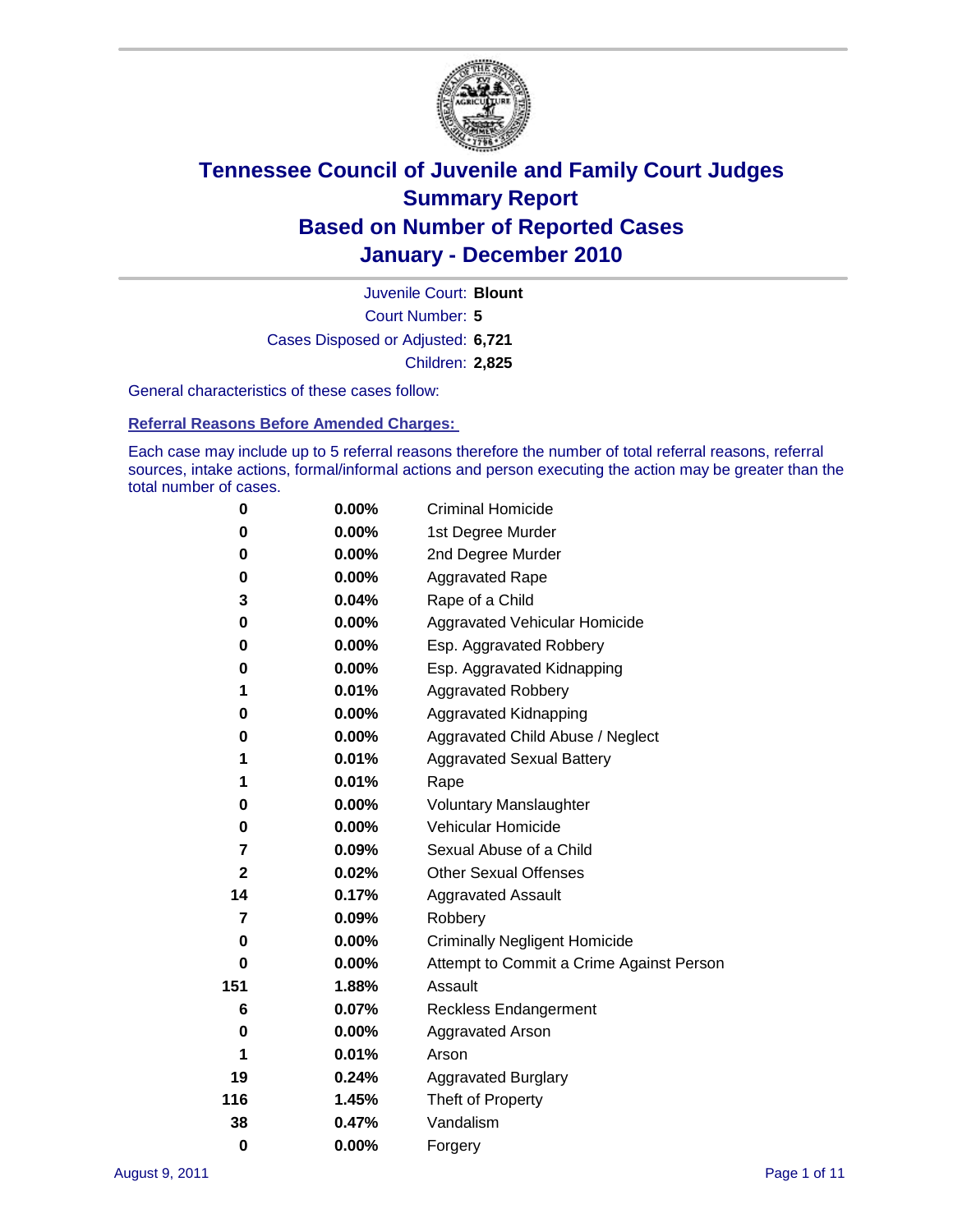

Court Number: **5** Juvenile Court: **Blount** Cases Disposed or Adjusted: **6,721** Children: **2,825**

#### **Referral Reasons Before Amended Charges:**

Each case may include up to 5 referral reasons therefore the number of total referral reasons, referral sources, intake actions, formal/informal actions and person executing the action may be greater than the total number of cases.

| $\bf{0}$     | 0.00%    | <b>Worthless Checks</b>                                     |
|--------------|----------|-------------------------------------------------------------|
| 24           | 0.30%    | Illegal Possession / Fraudulent Use of Credit / Debit Cards |
| 8            | 0.10%    | <b>Burglary</b>                                             |
| 1            | 0.01%    | Unauthorized Use of a Vehicle                               |
| 0            | $0.00\%$ | <b>Cruelty to Animals</b>                                   |
| 8            | 0.10%    | Sale of Controlled Substances                               |
| 45           | 0.56%    | <b>Other Drug Offenses</b>                                  |
| 93           | 1.16%    | Possession of Controlled Substances                         |
| $\mathbf 0$  | $0.00\%$ | <b>Criminal Attempt</b>                                     |
| 12           | 0.15%    | Carrying Weapons on School Property                         |
| $\mathbf{3}$ | 0.04%    | Unlawful Carrying / Possession of a Weapon                  |
| 15           | 0.19%    | <b>Evading Arrest</b>                                       |
| $\mathbf 0$  | 0.00%    | Escape                                                      |
| $\mathbf 2$  | 0.02%    | Driving Under Influence (DUI)                               |
| 46           | 0.57%    | Possession / Consumption of Alcohol                         |
| 15           | 0.19%    | Resisting Stop, Frisk, Halt, Arrest or Search               |
| 4            | 0.05%    | <b>Aggravated Criminal Trespass</b>                         |
| 9            | 0.11%    | Harassment                                                  |
| 1            | 0.01%    | Failure to Appear                                           |
| 8            | 0.10%    | Filing a False Police Report                                |
| 8            | 0.10%    | Criminal Impersonation                                      |
| 84           | 1.05%    | <b>Disorderly Conduct</b>                                   |
| $\mathbf{2}$ | 0.02%    | <b>Criminal Trespass</b>                                    |
| 25           | 0.31%    | <b>Public Intoxication</b>                                  |
| 0            | $0.00\%$ | Gambling                                                    |
| 195          | 2.43%    | <b>Traffic</b>                                              |
| 0            | $0.00\%$ | <b>Local Ordinances</b>                                     |
| $\mathbf 0$  | 0.00%    | Violation of Wildlife Regulations                           |
| 996          | 12.41%   | Contempt of Court                                           |
| 398          | 4.96%    | Violation of Probation                                      |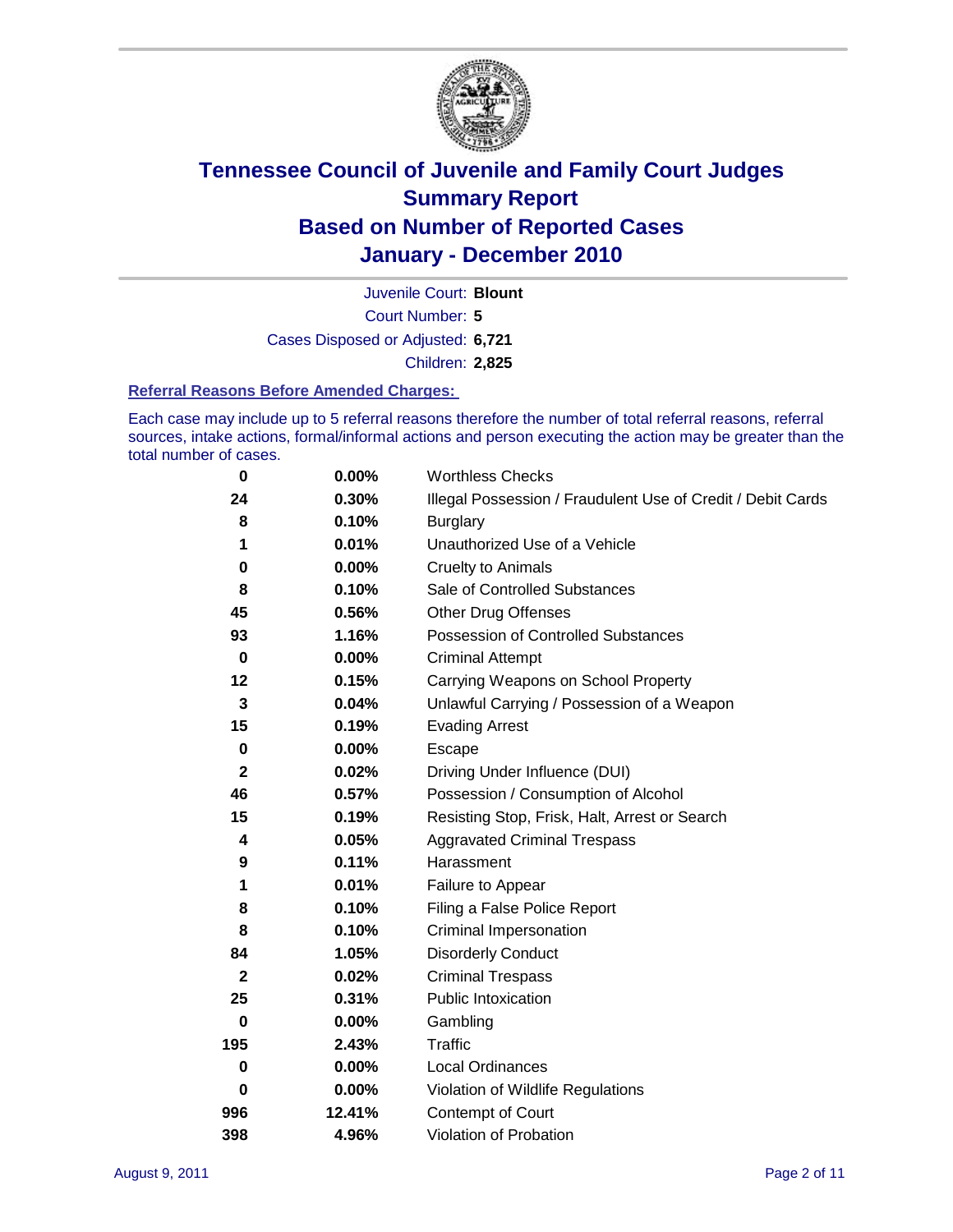

Court Number: **5** Juvenile Court: **Blount** Cases Disposed or Adjusted: **6,721** Children: **2,825**

#### **Referral Reasons Before Amended Charges:**

Each case may include up to 5 referral reasons therefore the number of total referral reasons, referral sources, intake actions, formal/informal actions and person executing the action may be greater than the total number of cases.

| 8,027        | 100.00%  | <b>Total Referrals</b>                 |
|--------------|----------|----------------------------------------|
| 293          | 3.65%    | Other                                  |
| 0            | 0.00%    | <b>Consent to Marry</b>                |
| 14           | 0.17%    | <b>Request for Medical Treatment</b>   |
| 657          | 8.18%    | <b>Child Support</b>                   |
| 180          | 2.24%    | Paternity / Legitimation               |
| 59           | 0.74%    | Visitation                             |
| 331          | 4.12%    | Custody                                |
| 493          | 6.14%    | <b>Foster Care Review</b>              |
| 0            | $0.00\%$ | <b>Administrative Review</b>           |
| 1,729        | 21.54%   | <b>Judicial Review</b>                 |
| $\mathbf{2}$ | 0.02%    | Violation of Informal Adjustment       |
| 22           | 0.27%    | <b>Violation of Pretrial Diversion</b> |
| 45           | 0.56%    | <b>Termination of Parental Rights</b>  |
| 1,204        | 15.00%   | Dependency / Neglect                   |
| 0            | 0.00%    | <b>Physically Abused Child</b>         |
| 0            | $0.00\%$ | <b>Sexually Abused Child</b>           |
| 12           | 0.15%    | <b>Violation of Curfew</b>             |
| 72           | 0.90%    | Violation of a Valid Court Order       |
| 67           | 0.83%    | Possession of Tobacco Products         |
| $\bf{0}$     | $0.00\%$ | Out-of-State Runaway                   |
| 60           | 0.75%    | In-State Runaway                       |
| 123          | 1.53%    | Truancy                                |
| 282          | 3.51%    | Unruly Behavior                        |
| 13           | 0.16%    | Violation of Aftercare                 |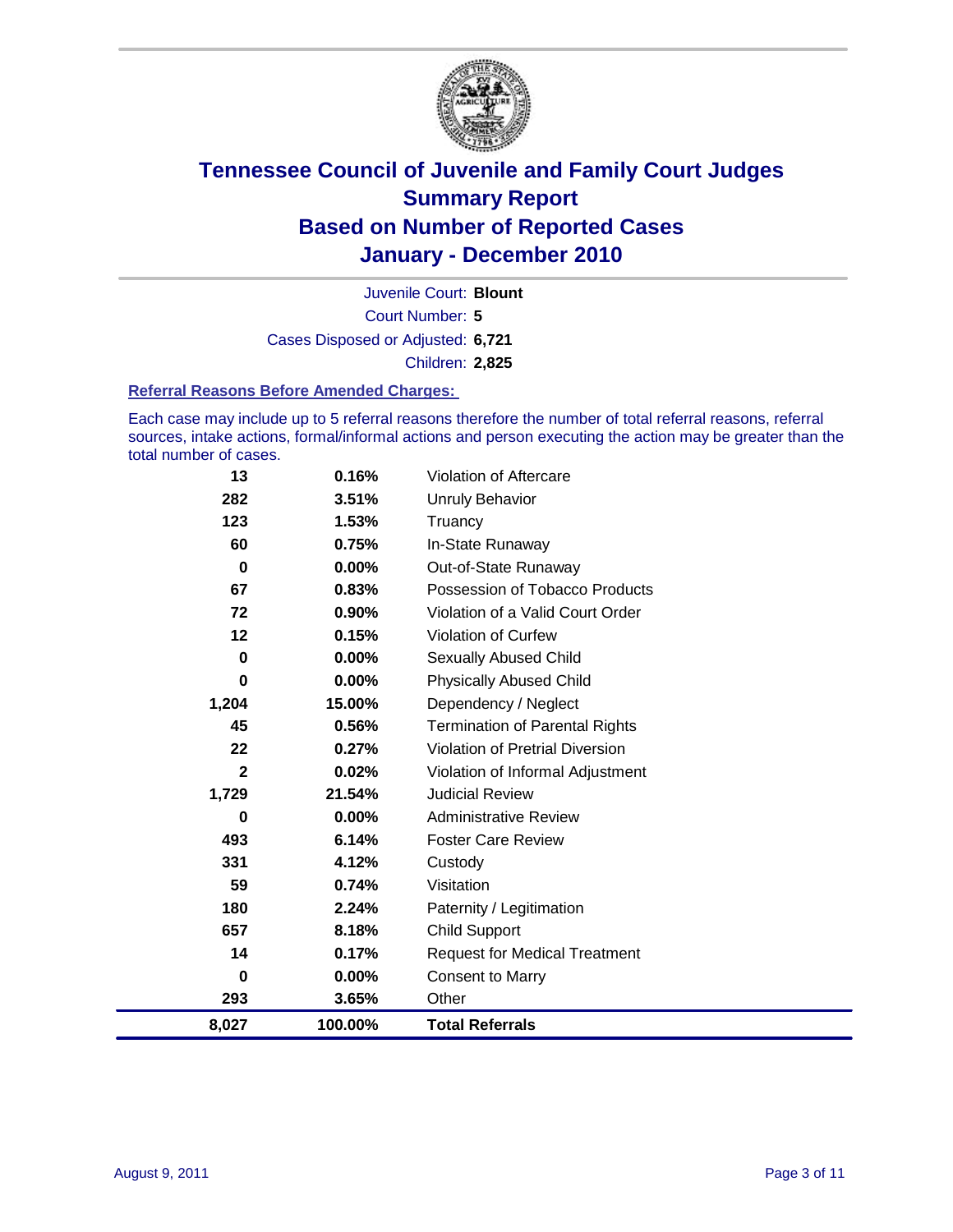

| Juvenile Court: Blount      |                                   |                                   |  |  |
|-----------------------------|-----------------------------------|-----------------------------------|--|--|
| <b>Court Number: 5</b>      |                                   |                                   |  |  |
|                             | Cases Disposed or Adjusted: 6,721 |                                   |  |  |
|                             |                                   | Children: 2,825                   |  |  |
| <b>Referral Sources: 1</b>  |                                   |                                   |  |  |
| 974                         | 12.13%                            | <b>Law Enforcement</b>            |  |  |
| 744                         | 9.27%                             | Parents                           |  |  |
| 216                         | 2.69%                             | Relatives                         |  |  |
| $\bf{0}$                    | 0.00%                             | Self                              |  |  |
| 117                         | 1.46%                             | School                            |  |  |
| $\overline{2}$              | 0.02%                             | <b>CSA</b>                        |  |  |
| 2,021                       | 25.18%                            | <b>DCS</b>                        |  |  |
| 269                         | 3.35%                             | Other State Department            |  |  |
| 1,387                       | 17.28%                            | <b>District Attorney's Office</b> |  |  |
| 2,164                       | 26.96%                            | <b>Court Staff</b>                |  |  |
| 17                          | 0.21%                             | Social Agency                     |  |  |
| $\bf{0}$                    | 0.00%                             | <b>Other Court</b>                |  |  |
| 46                          | 0.57%                             | Victim                            |  |  |
| 0                           | $0.00\%$                          | Child & Parent                    |  |  |
| 0                           | 0.00%                             | Hospital                          |  |  |
| 1                           | 0.01%                             | Unknown                           |  |  |
| 69                          | 0.86%                             | Other                             |  |  |
| 8,027                       | 100.00%                           | <b>Total Referral Sources</b>     |  |  |
| Age of Child at Referral: 2 |                                   |                                   |  |  |

|       |        | Unknown            |
|-------|--------|--------------------|
| 61    | 2.16%  | Ages 19 and Over   |
| 377   | 13.35% | Ages 17 through 18 |
| 508   | 17.98% | Ages 15 through 16 |
| 275   | 9.73%  | Ages 13 through 14 |
| 184   | 6.51%  | Ages 11 through 12 |
| 1,420 | 50.27% | Ages 10 and Under  |
|       |        | 0.00%<br>0         |

<sup>1</sup> If different than number of Referral Reasons (8027), verify accuracy of your court's data.

<sup>2</sup> One child could be counted in multiple categories, verify accuracy of your court's data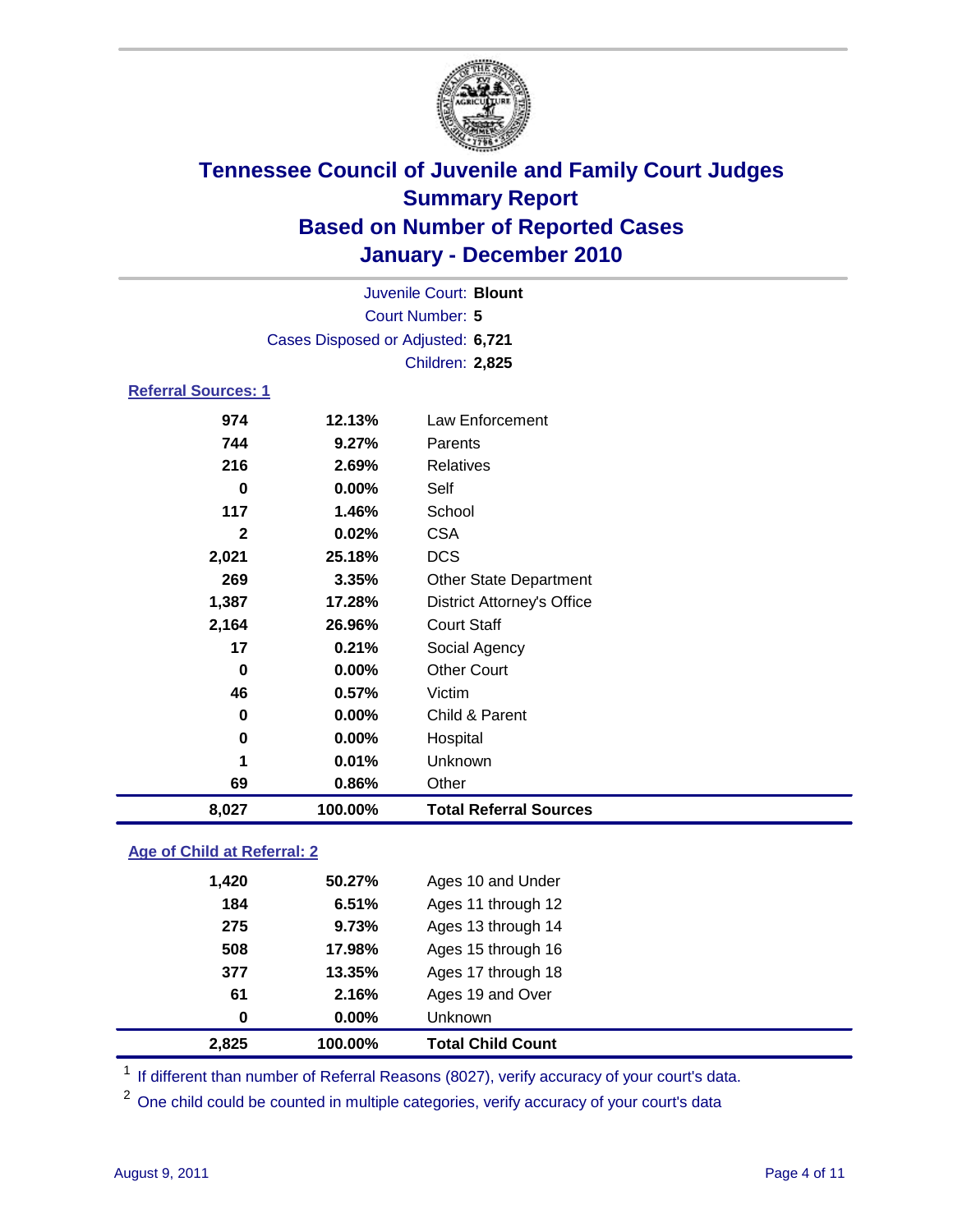

| Juvenile Court: Blount                  |                                   |                          |  |  |
|-----------------------------------------|-----------------------------------|--------------------------|--|--|
| Court Number: 5                         |                                   |                          |  |  |
|                                         | Cases Disposed or Adjusted: 6,721 |                          |  |  |
|                                         |                                   | Children: 2,825          |  |  |
| Sex of Child: 1                         |                                   |                          |  |  |
| 1,494                                   | 52.88%                            | Male                     |  |  |
| 1,331                                   | 47.12%                            | Female                   |  |  |
| $\bf{0}$                                | 0.00%                             | Unknown                  |  |  |
| 2,825                                   | 100.00%                           | <b>Total Child Count</b> |  |  |
| Race of Child: 1                        |                                   |                          |  |  |
| 2,523                                   | 89.31%                            | White                    |  |  |
| 208                                     | 7.36%                             | African American         |  |  |
| 7                                       | 0.25%                             | Native American          |  |  |
| $\overline{7}$                          | 0.25%                             | Asian                    |  |  |
| 77                                      | 2.73%                             | Mixed                    |  |  |
| $\mathbf 3$                             | 0.11%                             | Unknown                  |  |  |
| 2,825                                   | 100.00%                           | <b>Total Child Count</b> |  |  |
| <b>Hispanic Origin: 1</b>               |                                   |                          |  |  |
| 68                                      | 2.41%                             | Yes                      |  |  |
| 2,754                                   | 97.49%                            | <b>No</b>                |  |  |
| 3                                       | 0.11%                             | Unknown                  |  |  |
| 2,825                                   | 100.00%                           | <b>Total Child Count</b> |  |  |
| <b>School Enrollment of Children: 1</b> |                                   |                          |  |  |
| 1,799                                   | 63.68%                            | Yes                      |  |  |
| 1,022                                   | 36.18%                            | <b>No</b>                |  |  |
| 4                                       | 0.14%                             | Unknown                  |  |  |
| 2,825                                   | 100.00%                           | <b>Total Child Count</b> |  |  |

<sup>1</sup> One child could be counted in multiple categories, verify accuracy of your court's data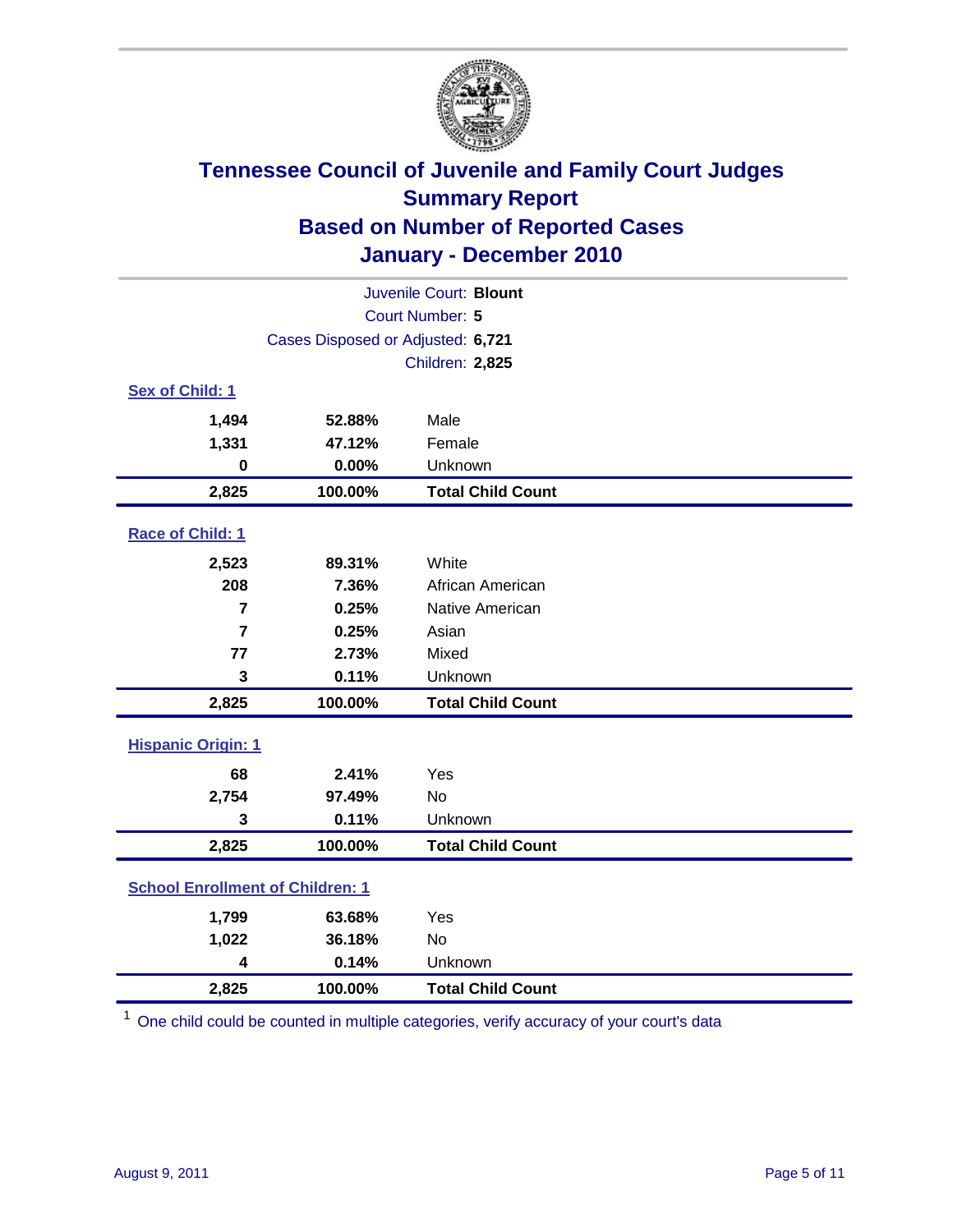

Court Number: **5** Juvenile Court: **Blount** Cases Disposed or Adjusted: **6,721** Children: **2,825**

### **Living Arrangement of Child at Time of Referral: 1**

| 2,825 | 100.00%  | <b>Total Child Count</b>     |  |
|-------|----------|------------------------------|--|
| 18    | 0.64%    | Other                        |  |
| 3     | 0.11%    | <b>Unknown</b>               |  |
| 13    | 0.46%    | Independent                  |  |
| 0     | $0.00\%$ | In an Institution            |  |
| 12    | 0.42%    | In a Residential Center      |  |
| 53    | 1.88%    | In a Group Home              |  |
| 321   | 11.36%   | With Foster Family           |  |
| 17    | $0.60\%$ | With Adoptive Parents        |  |
| 452   | 16.00%   | <b>With Relatives</b>        |  |
| 249   | 8.81%    | With Father                  |  |
| 1,255 | 44.42%   | With Mother                  |  |
| 142   | 5.03%    | With Mother and Stepfather   |  |
| 42    | 1.49%    | With Father and Stepmother   |  |
| 248   | 8.78%    | With Both Biological Parents |  |
|       |          |                              |  |

#### **Type of Detention: 2**

| 6,721 | 100.00%  | <b>Total Detention Count</b> |
|-------|----------|------------------------------|
| 0     | $0.00\%$ | Other                        |
| 5,052 | 75.17%   | Does Not Apply               |
| 0     | $0.00\%$ | Unknown                      |
| 0     | 0.00%    | <b>Psychiatric Hospital</b>  |
| 3     | 0.04%    | Jail - No Separation         |
| 0     | 0.00%    | Jail - Partial Separation    |
| 0     | 0.00%    | Jail - Complete Separation   |
| 1,666 | 24.79%   | Juvenile Detention Facility  |
| 0     | $0.00\%$ | Non-Secure Placement         |
|       |          |                              |

<sup>1</sup> One child could be counted in multiple categories, verify accuracy of your court's data

<sup>2</sup> If different than number of Cases (6721) verify accuracy of your court's data.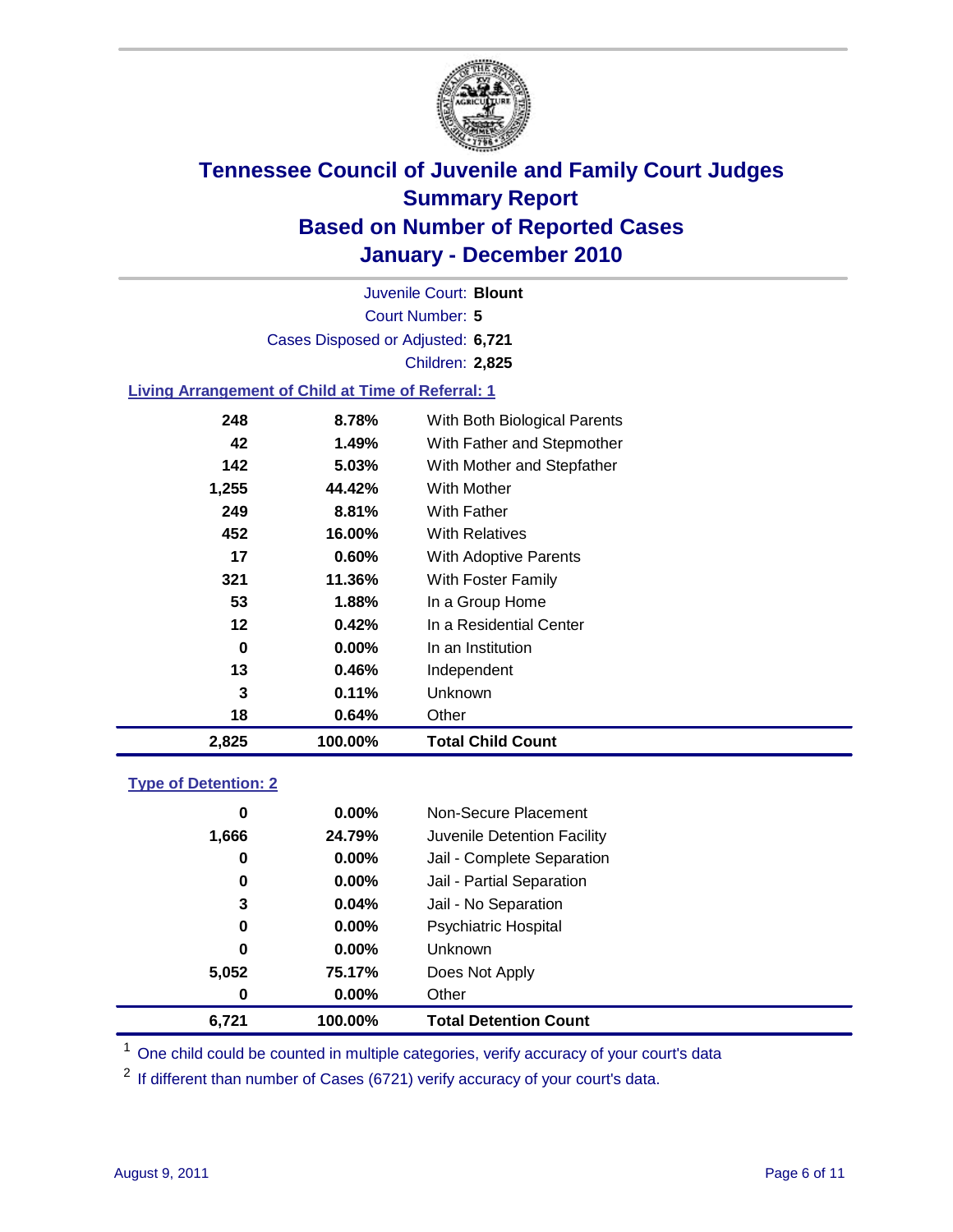

|                                                    | Juvenile Court: Blount            |                                      |  |  |
|----------------------------------------------------|-----------------------------------|--------------------------------------|--|--|
|                                                    | <b>Court Number: 5</b>            |                                      |  |  |
|                                                    | Cases Disposed or Adjusted: 6,721 |                                      |  |  |
|                                                    |                                   | Children: 2,825                      |  |  |
| <b>Placement After Secure Detention Hearing: 1</b> |                                   |                                      |  |  |
| 1,228                                              | 18.27%                            | Returned to Prior Living Arrangement |  |  |
| 284                                                | 4.23%                             | Juvenile Detention Facility          |  |  |
| $\bf{0}$                                           | 0.00%                             | Jail                                 |  |  |
| 16                                                 | 0.24%                             | Shelter / Group Home                 |  |  |
| 126                                                | 1.87%                             | <b>Foster Family Home</b>            |  |  |
| 24                                                 | 0.36%                             | Psychiatric Hospital                 |  |  |
| 0                                                  | 0.00%                             | Unknown                              |  |  |
| 5,041                                              | 75.00%                            | Does Not Apply                       |  |  |
| $\mathbf 2$                                        | 0.03%                             | Other                                |  |  |
| 6,721                                              | 100.00%                           | <b>Total Placement Count</b>         |  |  |
| <b>Intake Actions: 2</b>                           |                                   |                                      |  |  |
| 5,218                                              | 65.01%                            | <b>Petition Filed</b>                |  |  |
| 608                                                | 7.57%                             | <b>Motion Filed</b>                  |  |  |
| 521                                                | 6.49%                             | <b>Citation Processed</b>            |  |  |
| 0                                                  | 0.00%                             | Notification of Paternity Processed  |  |  |
| 1,673                                              | 20.84%                            | Scheduling of Judicial Review        |  |  |
| $\bf{0}$                                           | 0.00%                             | Scheduling of Administrative Review  |  |  |
| 1                                                  | 0.01%                             | Scheduling of Foster Care Review     |  |  |
| 3                                                  |                                   | Unknown                              |  |  |
|                                                    | 0.04%                             |                                      |  |  |
| 0                                                  | $0.00\%$                          | Does Not Apply                       |  |  |
| 3                                                  | 0.04%                             | Other                                |  |  |

<sup>1</sup> If different than number of Cases (6721) verify accuracy of your court's data.

<sup>2</sup> If different than number of Referral Reasons (8027), verify accuracy of your court's data.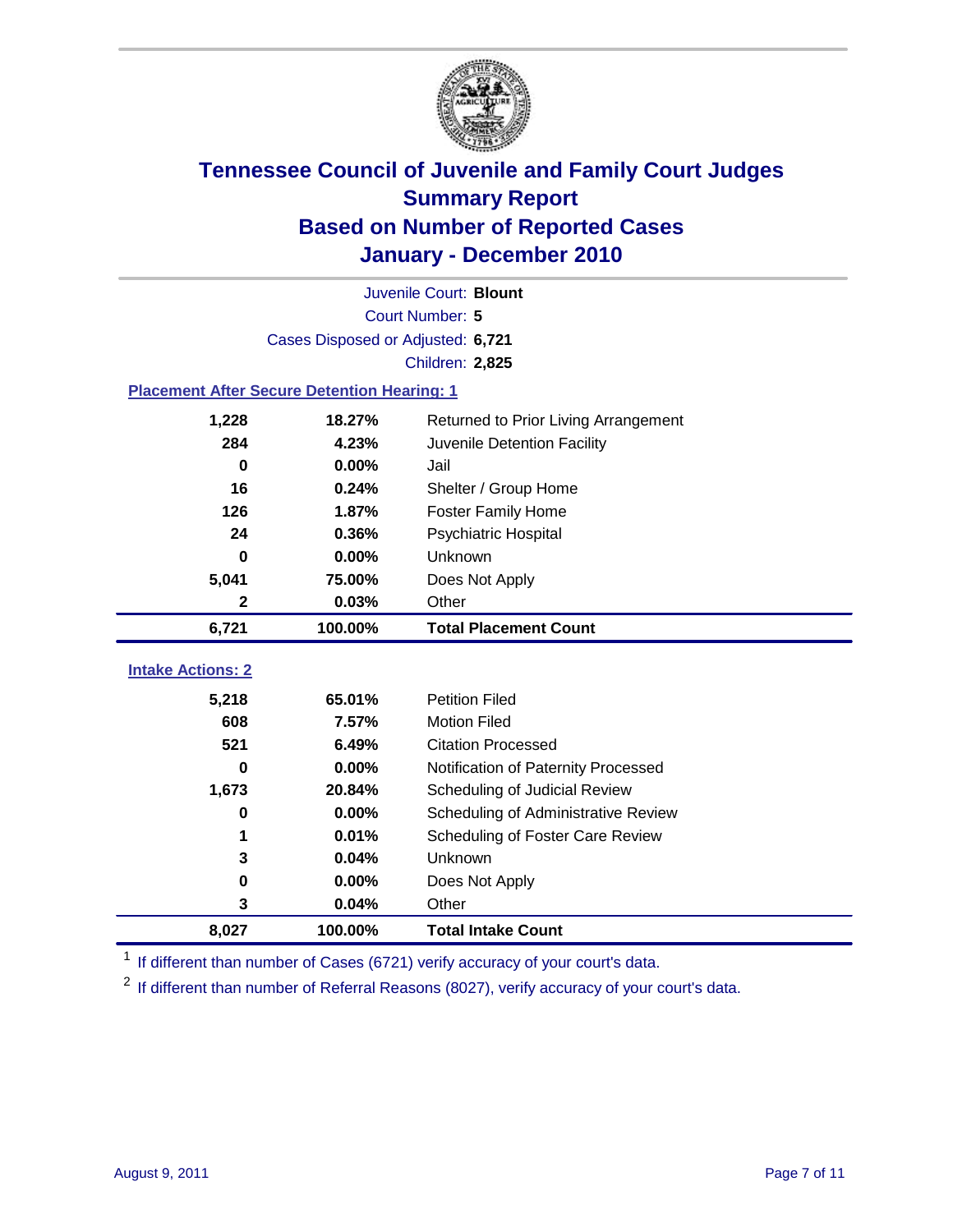

Court Number: **5** Juvenile Court: **Blount** Cases Disposed or Adjusted: **6,721** Children: **2,825**

#### **Last Grade Completed by Child: 1**

| 987                                     | 34.94%  | Too Young for School         |  |
|-----------------------------------------|---------|------------------------------|--|
| 32                                      | 1.13%   | Preschool                    |  |
| 140                                     | 4.96%   | Kindergarten                 |  |
| 96                                      | 3.40%   | 1st Grade                    |  |
| 97                                      | 3.43%   | 2nd Grade                    |  |
| 74                                      | 2.62%   | 3rd Grade                    |  |
| 74                                      | 2.62%   | 4th Grade                    |  |
| 88                                      | 3.12%   | 5th Grade                    |  |
| 96                                      | 3.40%   | 6th Grade                    |  |
| 132                                     | 4.67%   | 7th Grade                    |  |
| 199                                     | 7.04%   | 8th Grade                    |  |
| 251                                     | 8.88%   | 9th Grade                    |  |
| 250                                     | 8.85%   | 10th Grade                   |  |
| 200                                     | 7.08%   | 11th Grade                   |  |
| 5                                       | 0.18%   | 12th Grade                   |  |
| 0                                       | 0.00%   | Non-Graded Special Ed        |  |
| 45                                      | 1.59%   | <b>GED</b>                   |  |
| 53                                      | 1.88%   | Graduated                    |  |
| $\bf{0}$                                | 0.00%   | <b>Never Attended School</b> |  |
| 4                                       | 0.14%   | Unknown                      |  |
| $\mathbf 2$                             | 0.07%   | Other                        |  |
| 2,825                                   | 100.00% | <b>Total Child Count</b>     |  |
| <b>Enrolled in Special Education: 1</b> |         |                              |  |

| 2,825 | 100.00% | <b>Total Child Count</b> |
|-------|---------|--------------------------|
| 5     | 0.18%   | Unknown                  |
| 2,697 | 95.47%  | No                       |
| 123   | 4.35%   | Yes                      |
|       |         |                          |

One child could be counted in multiple categories, verify accuracy of your court's data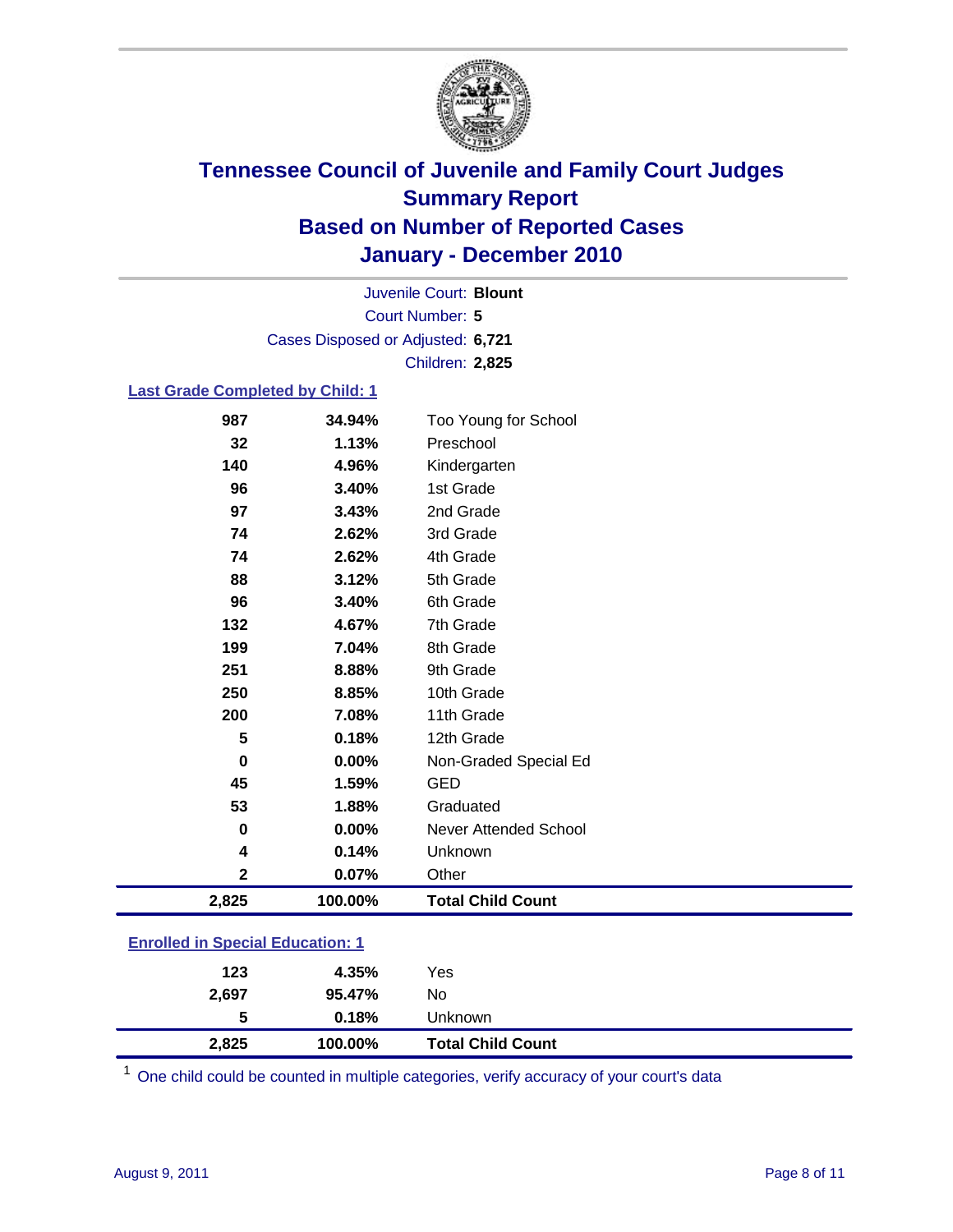

| Juvenile Court: Blount       |                                   |                           |  |  |  |
|------------------------------|-----------------------------------|---------------------------|--|--|--|
|                              | Court Number: 5                   |                           |  |  |  |
|                              | Cases Disposed or Adjusted: 6,721 |                           |  |  |  |
|                              |                                   | Children: 2,825           |  |  |  |
| <b>Action Executed By: 1</b> |                                   |                           |  |  |  |
| 4,194                        | 52.25%                            | Judge                     |  |  |  |
| 3,716                        | 46.29%                            | Magistrate                |  |  |  |
| 117                          | 1.46%                             | <b>YSO</b>                |  |  |  |
| 0                            | $0.00\%$                          | Other                     |  |  |  |
| 0                            | 0.00%                             | Unknown                   |  |  |  |
| 8,027                        | 100.00%                           | <b>Total Action Count</b> |  |  |  |

### **Formal / Informal Actions: 1**

| 1,446 | 18.01%   | <b>Dismissed</b>                                 |
|-------|----------|--------------------------------------------------|
| 109   | $1.36\%$ | Retired / Nolle Prosequi                         |
| 251   | 3.13%    | <b>Complaint Substantiated Delinquent</b>        |
| 73    | 0.91%    | <b>Complaint Substantiated Status Offender</b>   |
| 28    | 0.35%    | <b>Complaint Substantiated Dependent/Neglect</b> |
| 0     | $0.00\%$ | <b>Complaint Substantiated Abused</b>            |
| 0     | $0.00\%$ | <b>Complaint Substantiated Mentally III</b>      |
| 123   | $1.53\%$ | Informal Adjustment                              |
| 138   | 1.72%    | <b>Pretrial Diversion</b>                        |
| 1     | 0.01%    | <b>Transfer to Adult Court Hearing</b>           |
| 0     | $0.00\%$ | Charges Cleared by Transfer to Adult Court       |
| 5,653 | 70.42%   | <b>Special Proceeding</b>                        |
| 1     | 0.01%    | <b>Review Concluded</b>                          |
| 204   | 2.54%    | Case Held Open                                   |
| 0     | $0.00\%$ | Other                                            |
| 0     | $0.00\%$ | Unknown                                          |
| 8,027 | 100.00%  | <b>Total Action Count</b>                        |

<sup>1</sup> If different than number of Referral Reasons (8027), verify accuracy of your court's data.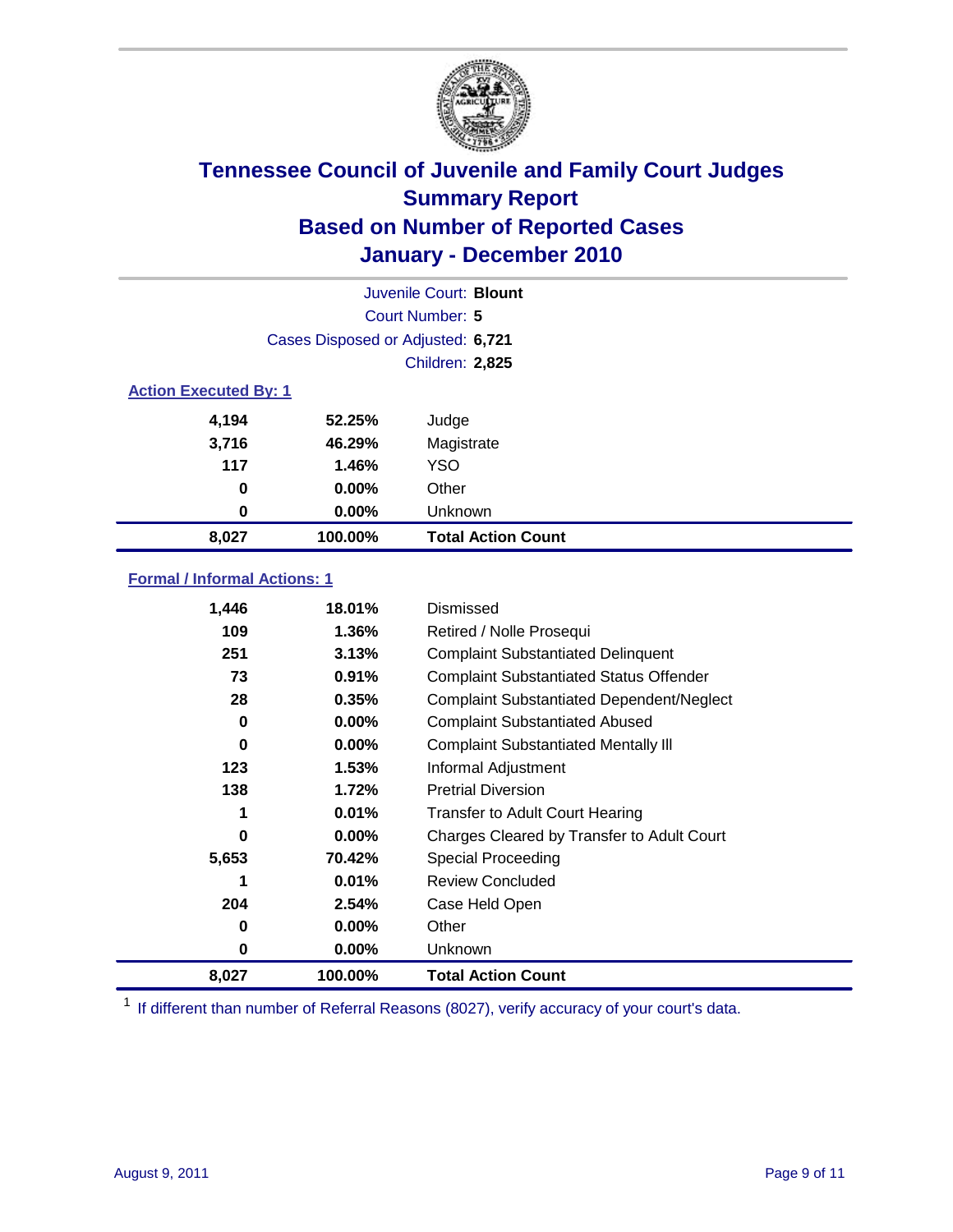

|                       |                                   | Juvenile Court: Blount                                |
|-----------------------|-----------------------------------|-------------------------------------------------------|
|                       |                                   | <b>Court Number: 5</b>                                |
|                       | Cases Disposed or Adjusted: 6,721 |                                                       |
|                       |                                   | Children: 2,825                                       |
| <b>Case Outcomes:</b> |                                   | There can be multiple outcomes for one child or case. |
| 1,483                 | 11.49%                            | <b>Case Dismissed</b>                                 |
| 115                   | 0.89%                             | Case Retired or Nolle Prosequi                        |
| 0                     | 0.00%                             | Warned / Counseled                                    |
| 1,987                 | 15.40%                            | Held Open For Review                                  |
| 140                   | 1.08%                             | Supervision / Probation to Juvenile Court             |
| 0                     | 0.00%                             | <b>Probation to Parents</b>                           |
| 139                   | 1.08%                             | Referral to Another Entity for Supervision / Service  |
| 19                    | 0.15%                             | Referred for Mental Health Counseling                 |
| 221                   | 1.71%                             | Referred for Alcohol and Drug Counseling              |
| 0                     | 0.00%                             | <b>Referred to Alternative School</b>                 |
| 0                     | 0.00%                             | Referred to Private Child Agency                      |
| 26                    | 0.20%                             | Referred to Defensive Driving School                  |
| 88                    | 0.68%                             | Referred to Alcohol Safety School                     |
| 191                   | 1.48%                             | Referred to Juvenile Court Education-Based Program    |
| 130                   | 1.01%                             | Driver's License Held Informally                      |
| 0                     | 0.00%                             | <b>Voluntary Placement with DMHMR</b>                 |
| 2                     | 0.02%                             | <b>Private Mental Health Placement</b>                |
| 0                     | 0.00%                             | <b>Private MR Placement</b>                           |
| 1                     | 0.01%                             | Placement with City/County Agency/Facility            |
| 0                     | 0.00%                             | Placement with Relative / Other Individual            |
| 72                    | 0.56%                             | Fine                                                  |
| 78                    | 0.60%                             | <b>Public Service</b>                                 |
| 38                    | 0.29%                             | Restitution                                           |
| 0                     | 0.00%                             | <b>Runaway Returned</b>                               |
| 515                   | 3.99%                             | No Contact Order                                      |
| 262                   | 2.03%                             | Injunction Other than No Contact Order                |
| 449                   | 3.48%                             | <b>House Arrest</b>                                   |
| 32                    | 0.25%                             | <b>Court Defined Curfew</b>                           |
| 100                   | 0.77%                             | Dismissed from Informal Adjustment                    |
| 4                     | 0.03%                             | <b>Dismissed from Pretrial Diversion</b>              |
| 267                   | 2.07%                             | Released from Probation                               |
| 0                     | $0.00\%$                          | <b>Transferred to Adult Court</b>                     |
| 0                     | 0.00%                             | <b>DMHMR Involuntary Commitment</b>                   |